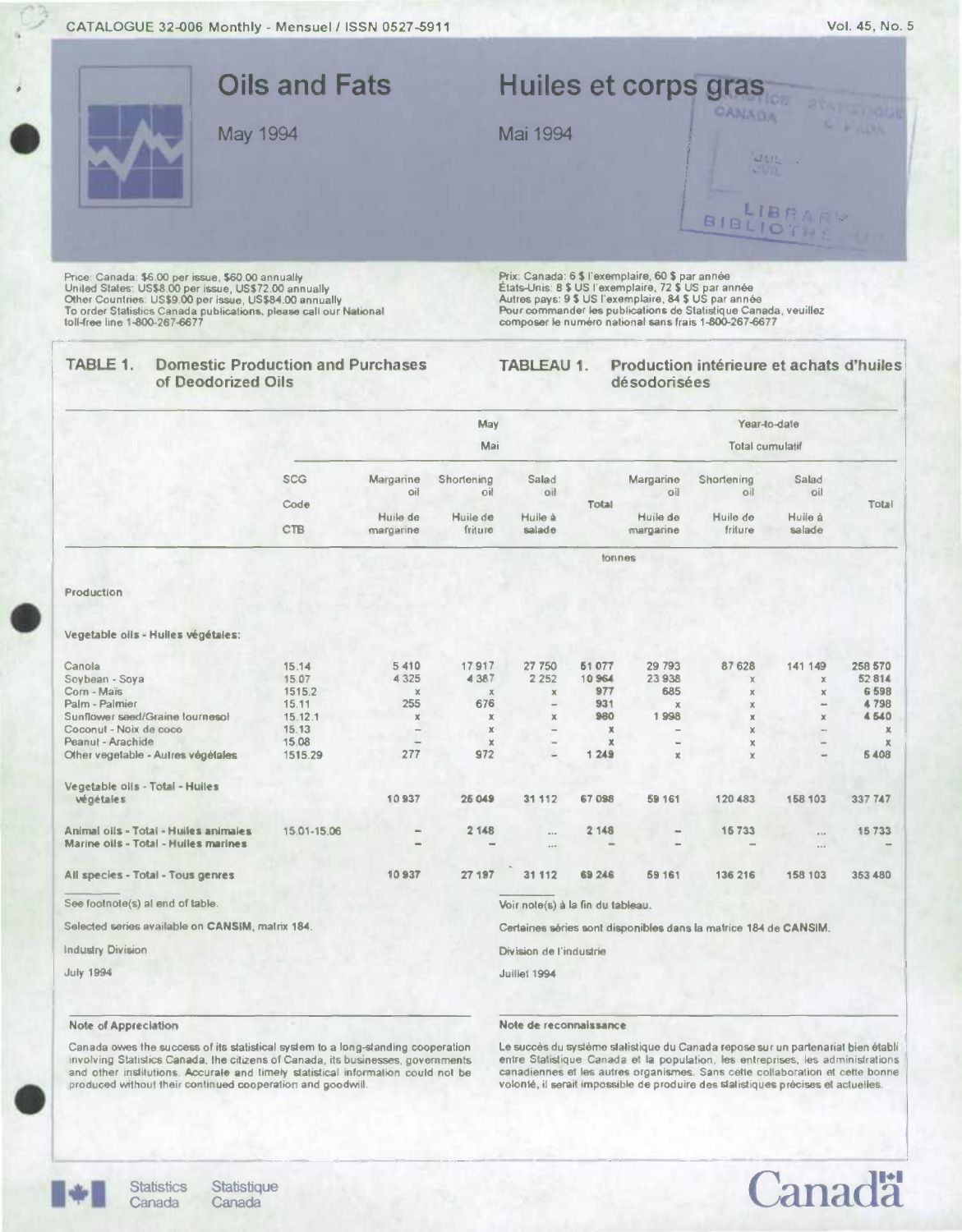### TABLE 1. **Domestic Production and Purchases of Deodorized Oils - Concluded**

### **TABLEAU 1.** Production intérieure et achats d'huiles désodorisées - fin

|                                                                                            |                       | May                 |                          |                          |                        |                     | Year-lo-date      |             |  |
|--------------------------------------------------------------------------------------------|-----------------------|---------------------|--------------------------|--------------------------|------------------------|---------------------|-------------------|-------------|--|
|                                                                                            | Mai                   |                     |                          |                          | <b>Total cumulatif</b> |                     |                   |             |  |
|                                                                                            | Margarine<br>oil      | Shortening<br>oil   | Salad<br>oil             | Total                    | Margarine<br>oil       | Shortening<br>oil   | Salad<br>oil      | Total       |  |
|                                                                                            | Huile de<br>margarine | Huile de<br>friture | Huile à<br>salade        |                          | Huile de<br>margarine  | Huile de<br>friture | Huile à<br>salade |             |  |
|                                                                                            |                       |                     |                          | tonnes                   |                        |                     |                   |             |  |
| <b>Purchases of Canadian deodorized</b><br>olis - Achats d'huiles désodorisées<br>canadien |                       |                     |                          |                          |                        |                     |                   |             |  |
| Vegetable olis - Hulles végétales:                                                         |                       |                     |                          |                          |                        |                     |                   |             |  |
| Canola                                                                                     | 2 0 9 2               | x                   | x                        | 9998                     | 11 537                 | 8529                | 20 392            | 40 458      |  |
| Soybean - Soya                                                                             | X                     | $\mathbb X$         | $\overline{\phantom{0}}$ | 2648                     | X                      | x                   | ×                 | 14 786      |  |
| Corn - Maïs                                                                                | x                     | $\equiv$            | x                        | Ж                        | x                      | ۰                   | $\overline{\chi}$ | 352         |  |
| Palm - Palmier                                                                             | $\mathbb X$           | $\mathbf x$         | $\mathbf x$              | 76                       | $\mathbf x$            | x                   | x                 | $\mathbb X$ |  |
| Other vegetable - Autres végétales                                                         | $\mathbf x$           | $\mathbf x$         | $\mathbf x$              | x                        | x                      | x                   | x                 | $\mathbf x$ |  |
| Vegetable oils - Total - Hulles                                                            |                       |                     |                          |                          |                        |                     |                   |             |  |
| végétales                                                                                  | $\mathbb X$           | $\mathbb X$         | 6848                     | $\mathbf x$              | $\mathbb X$            | $\mathbb X$         | 21 2 29           | 61 597      |  |
| Animal olls - Total - Huiles animales                                                      | x                     | $\mathbb X$         | $-1$                     | x                        | $\mathbb X$            | x                   | $\cdots$          | 4617        |  |
| Marine oils - Total - Huiles marines                                                       | ۰                     | $\equiv$            | $-1$                     | $\overline{\phantom{0}}$ |                        | $\equiv$            | $\cdots$          |             |  |
| All species - Total - Tous genres                                                          | 4 6 5 2               | 4 3 5 0             | 6848                     | 14 8 50                  | 25 666                 | 19319               | 21 229            | 66 214      |  |

r revised figures.

nii or zero.

figures not appropriate or not applicable.

confidential, suppressed to meet the requirements of the Slatistics Act.

This survey is funded by the "Canadian Oilseed Processors Association".

# **Survey Coverage**

This survey is a monthly mail-out survey with telephone follow-up. The universe is based on the latest Survey of Manufactures. The survey is intended to cover 100% of the production of deodorized oils. The coverage for "purchases of Canadian deodorized oils" shown in Table 1 is not 100% but represents only the purchases of the reporting establishments. The coverage for Tables 2, 3 and 4 is intended to be 100%.

Note: This report reflects the activity of respondent firms operating in 1994. The list of respondents is published annually in the December issue.

> December issues of this publication contain a statement of the degree of estimation.

For further information, contact:

Peter Zylstra, Industry Division, **Statistics Canada** Ottawa, Ontario. K1A OT6  $(613)$  951-3511

néant ou zéro. n'ayant pas lieu de figurer.

x confidentiel, supprimé en vertu des dispositions de la Loi sur la statistique.

Cette enquête est subventionnée par "Canadian Oilseed Processors Association".

## **Champs d'observation**

nombres rectifiés.

 $\mathbf{f}$ 

Il s'agit d'une enquête postale mensuelle avec suivi téléphonique. L'univers est basé sur la demiere enquête annuelle des manufactures. L'enquête doit couvrir la totalité de la production des huiles désodorisées. Le champ d'observation pour "les achats d'huiles désodorisées canadiennes" qui apparaît au tableau 1 n'est pas à 100% car il ne représente que les achats des établissements répondants. Le champ d'observation pour les tableaux 2, 3 et 4 devrait aussi être couvert en totalité.

Nota: Cette publication reflète l'activité des compagnies répondantes qui opèrent en 1994. La liste des répondants est publiée annuellement dans la publication de décembre.

> Les numéros de décembre de cette publication contiennent un énoncé sur le degré d'estimation.

Pour de plus amples renseignements, veuillez communiquer avec:

Peter Zylstra, Division de l'industrie, Statistique Canada Ottawa, Ontario. **K1A 0T6**  $(613)$  951-3511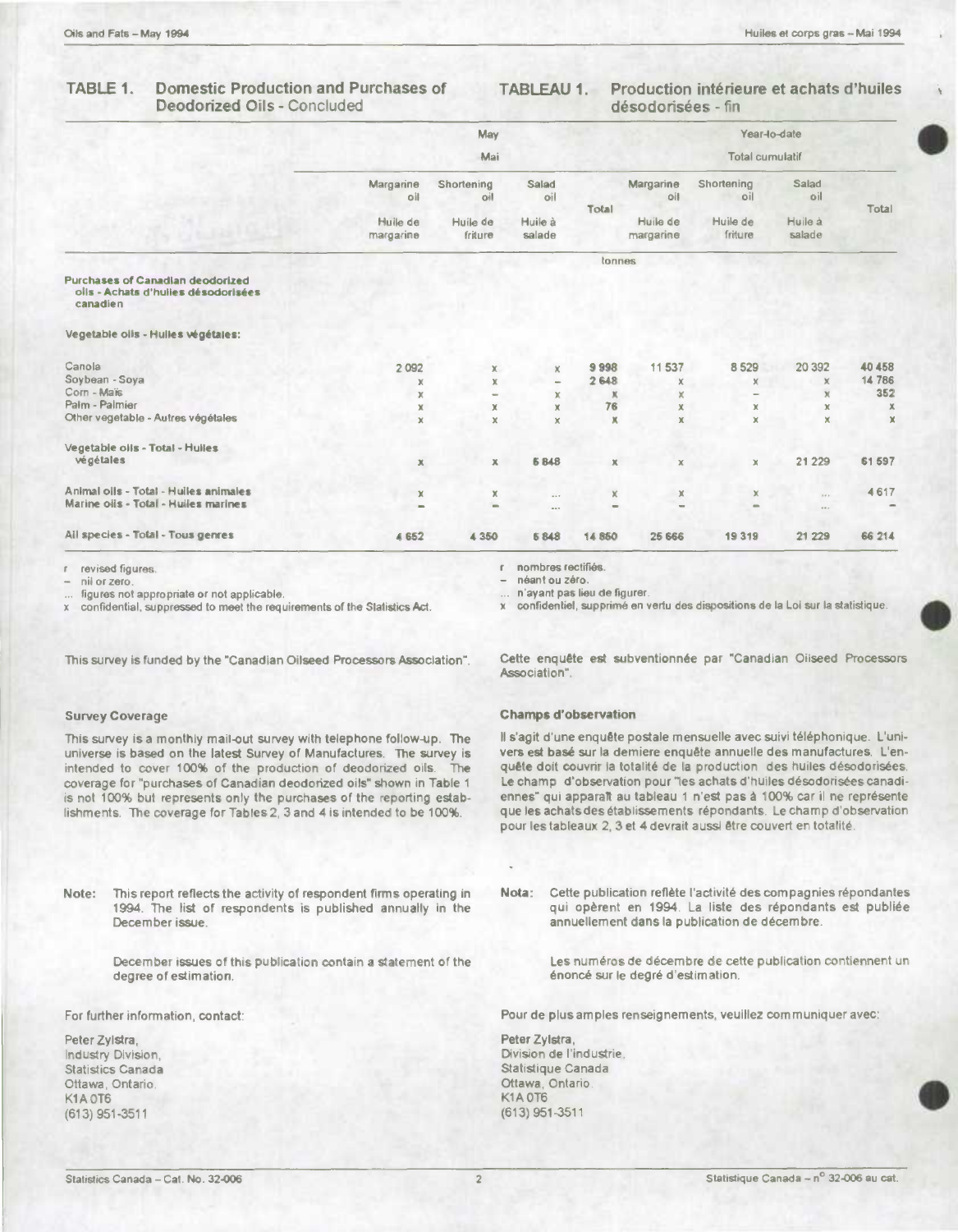### TABLE 2. **Manufacturers' Sales and Stocks of Deodorized Oils in Bulk**

### **TABLEAU 2.** Ventes et stocks des fabricants d'huiles désodorisées en vrac

|                                                                                   |                          | May                 |                   |                       | Year-to-date        |                   |
|-----------------------------------------------------------------------------------|--------------------------|---------------------|-------------------|-----------------------|---------------------|-------------------|
|                                                                                   |                          | Mai                 |                   |                       |                     |                   |
|                                                                                   | Margarine<br>oil         | Shortening<br>oil   | Salad<br>oil      | Margarine<br>oil      | Shortening<br>oil   | Salad<br>oil      |
|                                                                                   | Huile de<br>margarine    | Huile de<br>friture | Huile à<br>salade | Huile de<br>margarine | Huile de<br>friture | Huile à<br>salade |
|                                                                                   |                          |                     | tonnes            |                       |                     |                   |
| Sales - Ventes                                                                    |                          |                     |                   |                       |                     |                   |
| To packagers or bottlers <sup>1</sup> - Aux<br>empaqueteurs ou aux embouleilleurs | 6 381                    | 6740                | 16 965            | 34 102                | 30 645              | 79 595            |
| To others - A d'autres                                                            | $\overline{\phantom{a}}$ | 14 695              | 10984             | 21                    | 71 370              | 53 464            |
| Bulk sales Total - Ventes en vrac                                                 | 6 3 8 1                  | 21 435              | 27949             | 34 123                | 102 016             | 133 059           |
| Total stocks - Total des stocks                                                   | 753                      | 823                 | x                 |                       | 800                 | 40.5              |

 $\overline{\mathbf{1}}$ Not additive to packaged sales in table 3.

revised figures.  $\mathbf{r}$ 

figures not appropriate or not applicable.  $\ddot{\phantom{a}}$  $\overline{a}$ nil or zero.

Non additif avec les ventes en paquets du tableau 3.

r. nombres rectifiés

**TABLEAU 3.** 

 $\mathcal{I}$ 

n'ayant pas lieu de figurer.  $\cdots$ - néant ou zéro.

Manufacturers' Sales and Stocks of<br>Margarine, Shortening<sup>1</sup> and Salad Oil TABLE 3. in Packages

Margarine, graisse préparée<sup>1</sup> et huile à salade, ventes et stocks des fabricants en paquets

|                                                         |           | <b>May</b>          |                   |           | Year-to-date        |                   |
|---------------------------------------------------------|-----------|---------------------|-------------------|-----------|---------------------|-------------------|
|                                                         |           | Mai                 | Total cumulatif   |           |                     |                   |
|                                                         |           | Shortening          | Salad<br>oil      |           | Shortening          | Salad<br>oil      |
|                                                         | Margarine | Graisse<br>préparée | Huile à<br>salade | Margarine | Graisse<br>préparée | Huile à<br>salade |
| $SCG - Code - CTB$                                      | 1517.10   | 1517.90.20          | 1517.90.30        | 1517.10   | 1517.90.20          | 1517.90.30        |
|                                                         |           |                     | tonnes            |           |                     |                   |
| Sales - Ventes                                          |           |                     |                   |           |                     |                   |
| Retail - Détail                                         | 7967      | 1869                | 3810              | 47 496    | 8 6 2 4             | 19 663            |
| Commercial and industrial - Commercial<br>et industriel | 1 0 6 5   | 9 4 8 4             | 2 3 4 1           | 7997      | 43 3 64             | 11 153            |
| Packaged Sales - Total - Ventes en paquets              | 9032      | 11 3 5 3            | 6 1 5 1           | 55 493    | 61 988              | 30 816            |
| Total stocks - Total des stocks                         | 13744     | 6 244               | 4 3 4 0           |           | 0.015               | 8.68              |

 $\overline{\mathcal{L}}$ Including baking and frying oils and fats.

revised figures.  $\mathbb{F}$ 

... figures not appropriate or not applicable.<br>x confidential, suppressed to meet the requirements of the Statistics Act.

Y compris les huiles et graisses de cuisson.

 $\mathbb{F}^{\times}$ nombres rectifiés.

n'ayant pas lieu de figurer.

x confidentiel, supprimé en vertu des dispositions de la Loi sur la statistique.